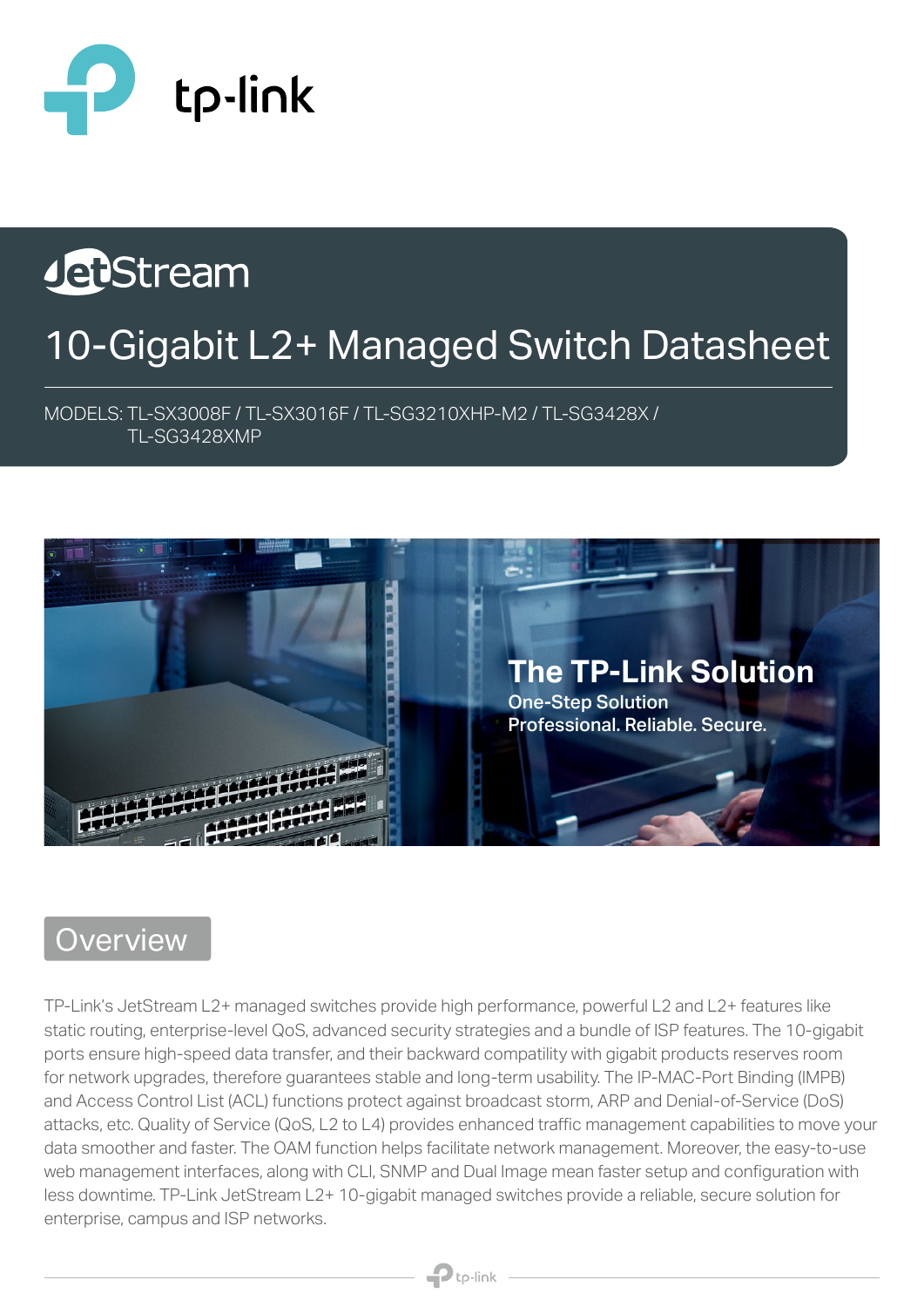## Omada Solution



**Hospitality** High Quality and Full Coverage Wi-Fi



**Education** High-Density Wi-Fi



Retail Social Marketing for O2O



Connections

**Office** Wireless and Wired



**Catering** Full Wi-Fi Coverage in High-Density Environment

#### Software Defined Networking (SDN) with Cloud Access

Omada Software Defined Networking (SDN) platform integrates network devices, including access points, switches and gateways, providing 100% centralized cloud management. Omada creates a highly scalable network——all controlled from a single interface. Seamless wireless and wired connections are provided, ideal for use in hospitality, education, retail, offices, and more.

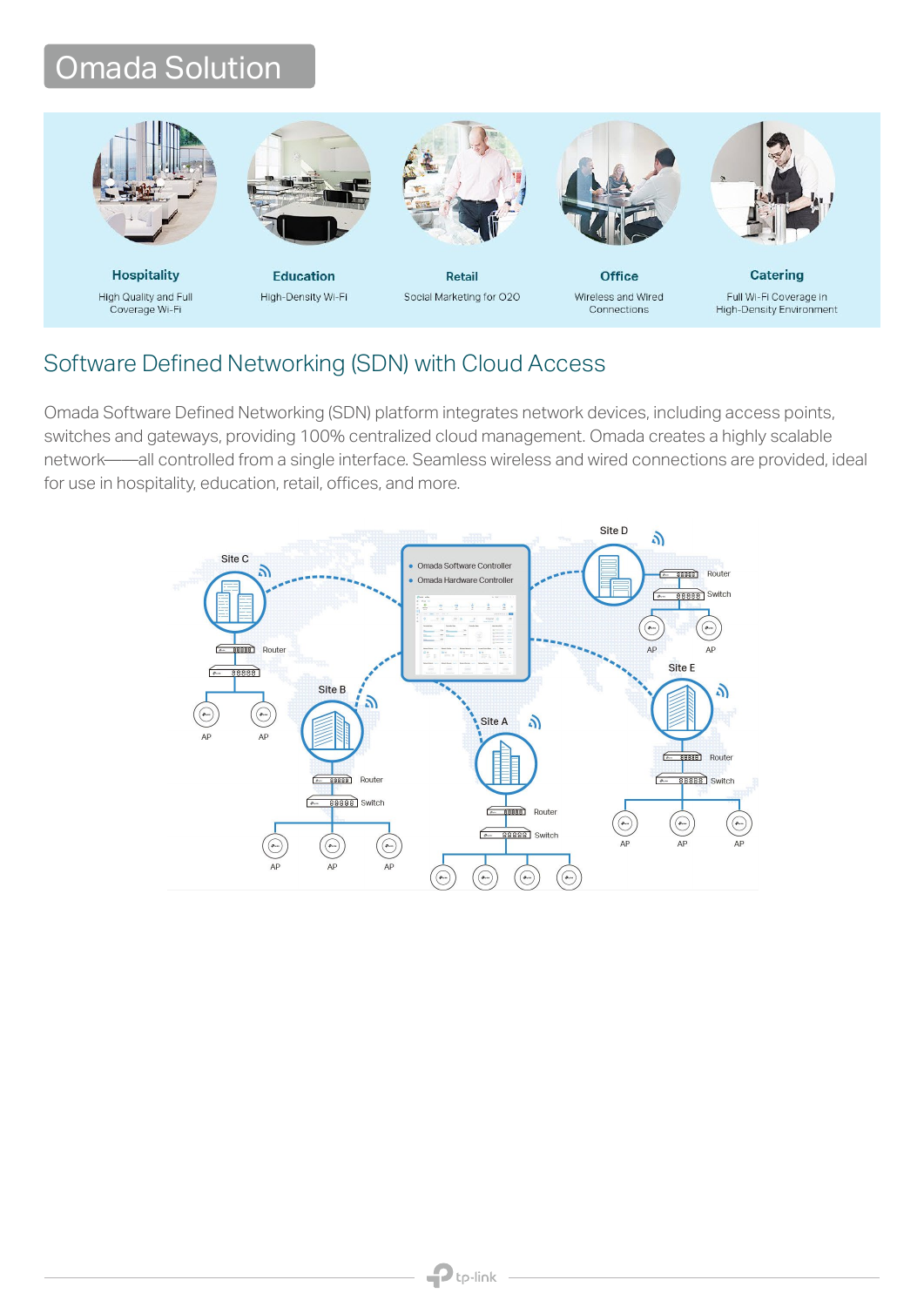#### Hassle-Free Centralized Cloud Management

100% centralized cloud management of the whole network from different sites——all controlled from a single interface anywhere, anytime.



#### Assign Different Management Roles

Multi-user privilege assignment is available to increase management efficiency and security. Multi-person management, multi-level permissions, and the ability to add admins as needed, enable flexible network operation and maintenance.

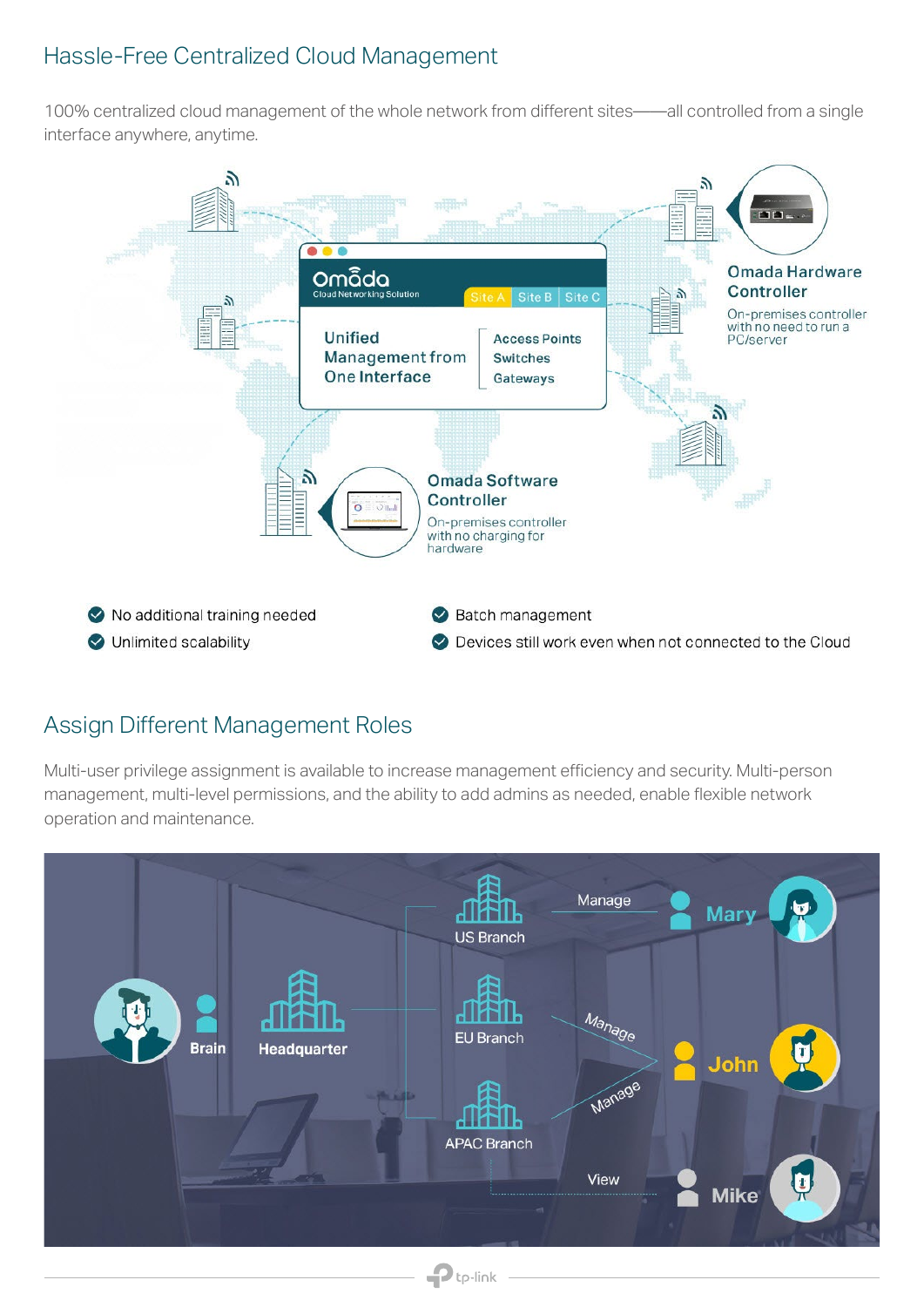#### Easy and Intelligent Network Monitoring

The easy-to-use dashboard makes it easy to see your real-time network status; check network usage and traffic distribution; receive network condition logs, abnormal event warnings, and notifications; or even track key data for better business results. Network topology helps IP admins quickly see and troubleshoot connection at a glance.



#### Comprehensive Protection for the Whole Network

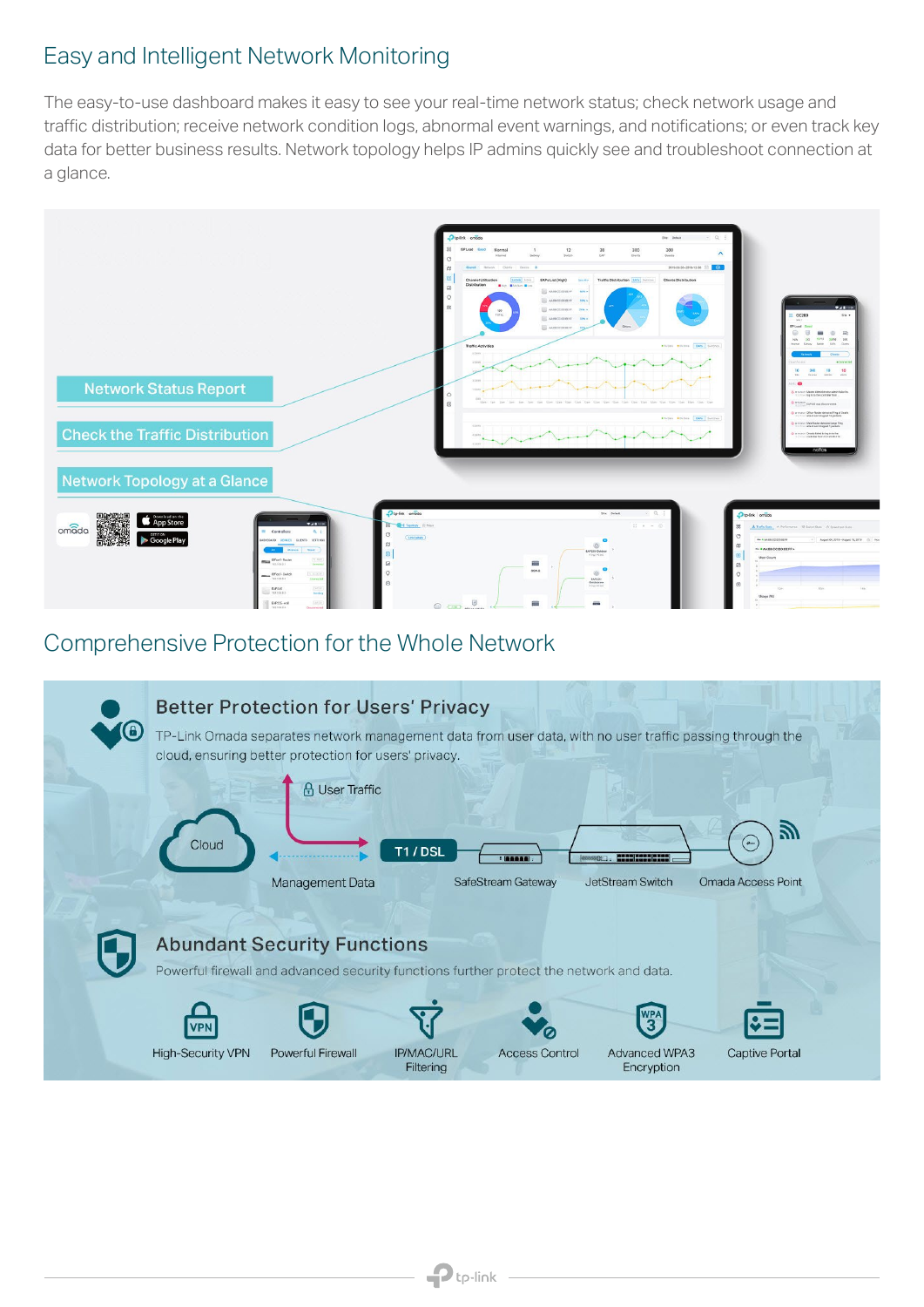### Switch Product Features

#### Networking Security

The L2+ managed switches provide IP-MAC-Port Binding, Port Security, Storm control and DHCP Snooping which protect against broadcast storms, ARP attacks, etc. It integrates some typical DoS attacks to select. You can protect these attacks more easily ever than before. In addition, the Access Control Lists (ACL, L2 to L4) feature restricts access to sensitive network resources by denying packets based on source and destination MAC address, IP address, TCP/UDP ports and even VLAN ID. Moreover, the switch supports 802.1X authentication, which is used in conjunction with a RADIUS/TACACS+ server to require some authentication information before access to the network is allowed.

#### Advanced QoS features

To integrate voice, data and video service on one traffic based on a variety of means including IP or MAC address, TCP or UDP port number, etc. to ensure that voice and video are always clear, smooth and jitter free. In conjunction with the Voice VLAN the switch supporting, the voice applications will operate with much smoother performance.

#### Abundant L<sub>2</sub>+ features

The L2+ managed switches support a complete lineup of L2 features, including 802.1Q VLAN, Port Mirroring, STP/RSTP/ MSTP, Link Aggregation Control Protocol and 802.3x Flow Control function. Any more, the switch provides advanced features for network maintenance. Such as Loopback Detection, Cable Diagnostics and IGMP Snooping. IGMP snooping ensures the switch intelligently forward the multicast stream only to the appropriate subscribers while IGMP throttling & filtering restrict each subscriber on a port level to prevent unauthorized multicast access. Moreover, L2+ managed switches support L2+ feature-static routing, which is a simple way to provide segmentation of the network with internal routing through the switch and helps network traffic for more efficient use.

#### ISP Features

The L2+ managed switches support a bundle of ISP features such as 802.3ah OAM, DDM, sFlow, QinQ, L2PT PPPoE ID Insertion, IGMP authentication etc. 802.3ah OAM and Device Link Detection Protocol (DLDP) functions improve monitor and troubleshoot Ethernet networks, help facilitate network management. DDM(Digital Diagnostic Monitoring) function helps view the status of SFP modules inserting to the Switch and to configure alarm settings, warning settings, temperature threshold settings, voltage threshold settings, bias current threshold settings, TX power threshold settings, and Rx power threshold settings.

#### Enterprise Level Management Features

TP-Link's new L2+ managed switches are easy to use and manage. It supports various user-friendly standard management features, such as intuitive web-based Graphical User Interface (GUI), industry-standard Command Line Interface (CLI), SNMP (v1/v2c/v3), and RMON. This allows the switch to provide valuable status information and send reports on abnormal events. It also supports Dual Image and Dual Configuration to provide improved reliability and network uptime.

#### IPv6 Support

The L2+ managed switches support various IPv6 functions such as Dual IPv4/IPv6 Stack, MLD Snooping, IPv6 ACL, DHCPv6 Snooping, IPv6 Interface, Path Maximum Transmission Unit (PMTU) Discovery and IPv6 Neighbor Discovery, which guarantees your network is ready for the Next Generation Network (NGN) without upgrading your network equipment.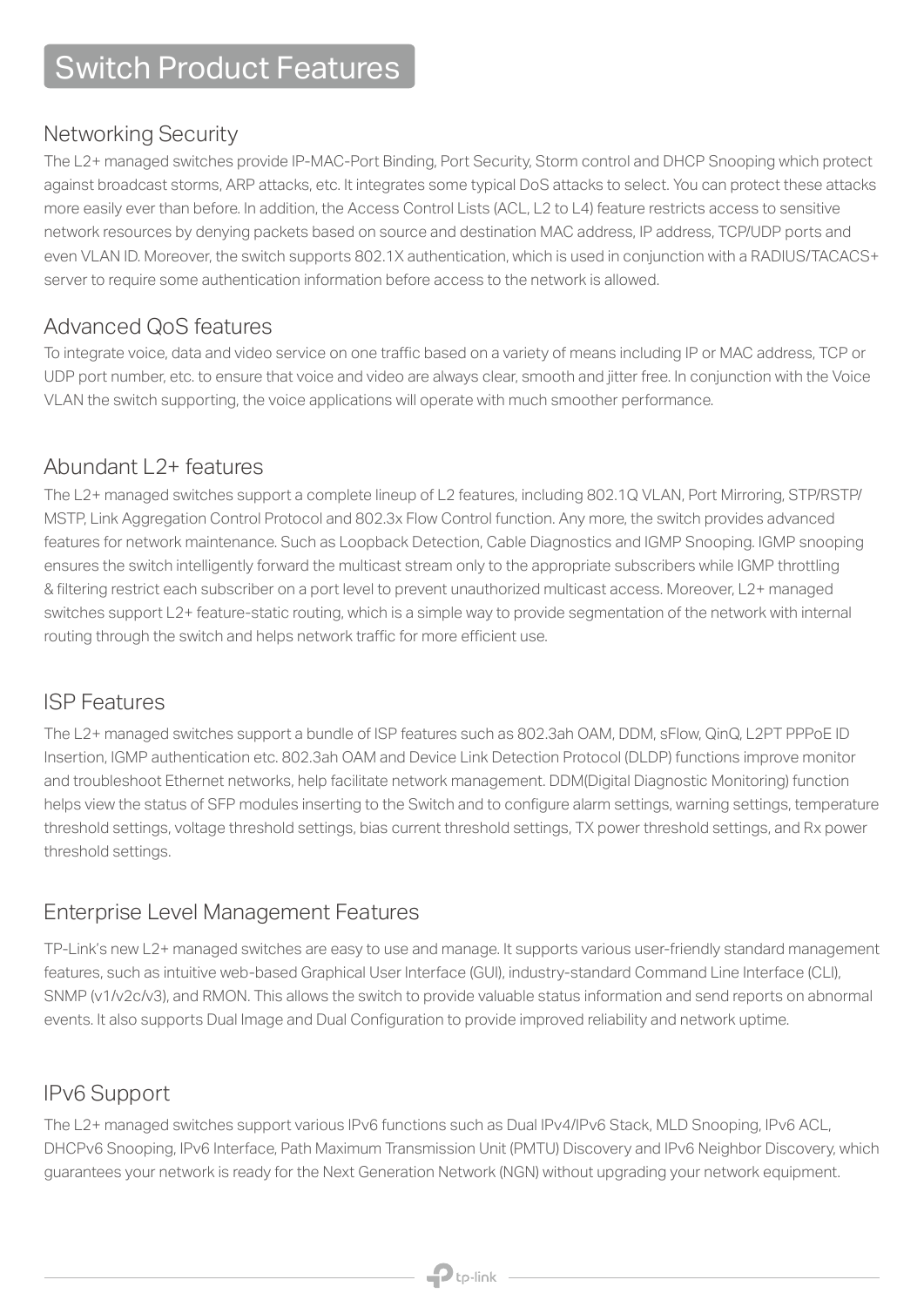## **Specifications**

| Hardware Features & Performance |                                      |                                                                                                          |                                                                   |
|---------------------------------|--------------------------------------|----------------------------------------------------------------------------------------------------------|-------------------------------------------------------------------|
| <b>Product Picture</b>          |                                      | $\overline{\bm{v}}$ . Because $\bm{v}$                                                                   | <b>A PARTIESE PERSONAL PROPERTY PROPERTY</b>                      |
| Model                           |                                      | <b>TL-SX3008F</b>                                                                                        | <b>TL-SX3016F</b>                                                 |
|                                 | Interface                            | 8 10GE SFP+ Slots                                                                                        | 16 10GE SFP+ Slots                                                |
|                                 | Console                              | 1 RJ45 Console Port, 1 Micro-USB Console Port                                                            |                                                                   |
| General                         | Flash                                | 32 MB                                                                                                    |                                                                   |
|                                 | <b>DRAM</b>                          | 256 MB                                                                                                   |                                                                   |
|                                 | Port Standard                        | IEEE 802.3z: 1000BASE-X Gigabit Ethernet (Optical fiber)<br>IEEE 802.3ae: 10 Gigabit Ethernet over fiber |                                                                   |
|                                 | <b>Switching Capacity</b>            | 160 Gbps                                                                                                 | 320 Gbps                                                          |
|                                 | Packet Forwarding Rate               | 119.04 Mpps                                                                                              | 238.08 Mpps                                                       |
|                                 | <b>MAC Address Table</b>             | 32K                                                                                                      |                                                                   |
|                                 | Packet Buffer                        | 16 Mbit                                                                                                  | 24 Mbit                                                           |
| Performance                     | <b>Transmission Method</b>           | Store and Forward                                                                                        |                                                                   |
|                                 | Number of IP Interfaces              | 16                                                                                                       |                                                                   |
|                                 | Number of Static<br>Routers          | 48 (IPv4, IPv6)                                                                                          |                                                                   |
|                                 | Jumbo Frame                          | 9KB                                                                                                      |                                                                   |
|                                 | Dual Redundant<br>Power Supply       |                                                                                                          | 2 Fixed AC Power Supply                                           |
|                                 | Power Supply                         | 100-240 V AC~50/60 Hz                                                                                    |                                                                   |
|                                 | Max Power<br>Consumption             | 15.46 W (220 V/50 Hz)                                                                                    | 32.74 W (220 V/50 Hz)                                             |
|                                 | Max Heat Dissipation                 | 52.75 BTU/hr (220 V/50 Hz)                                                                               | 111.71 BTU/hr (220 V/50 Hz)                                       |
| Physical &<br>Environment       | <b>Standby Power</b><br>Consumption  | 5.91 W (110 V/60 Hz)                                                                                     | 13.33 W (110 V/60 Hz)                                             |
|                                 | Dimensions ( $W \times D \times H$ ) | $17.3 \times 7.1 \times 1.7$ in (440 $\times$ 180 $\times$ 44 mm)                                        | $17.3 \times 8.7 \times 1.7$ in (440 $\times$ 220 $\times$ 44 mm) |
|                                 | Fan Quantity                         | Fanless                                                                                                  | $\mathbf{1}$                                                      |
|                                 | Installation                         | Rack Mountable                                                                                           |                                                                   |
|                                 | <b>Operating Temperature</b>         | 0 °C to 45 °C (32 °F to 113 °F)                                                                          |                                                                   |
|                                 | Storage Temperature                  | -40 °C to 70 °C (-40 °F to 158 °F)                                                                       |                                                                   |
|                                 | <b>Operation Humidity</b>            | 10% to 90% RH, non-condensing                                                                            |                                                                   |
|                                 | <b>Storage Humidity</b>              | 5% to 90% RH, non-condensing                                                                             |                                                                   |
|                                 | Certification                        | CE, FCC, RoHS                                                                                            |                                                                   |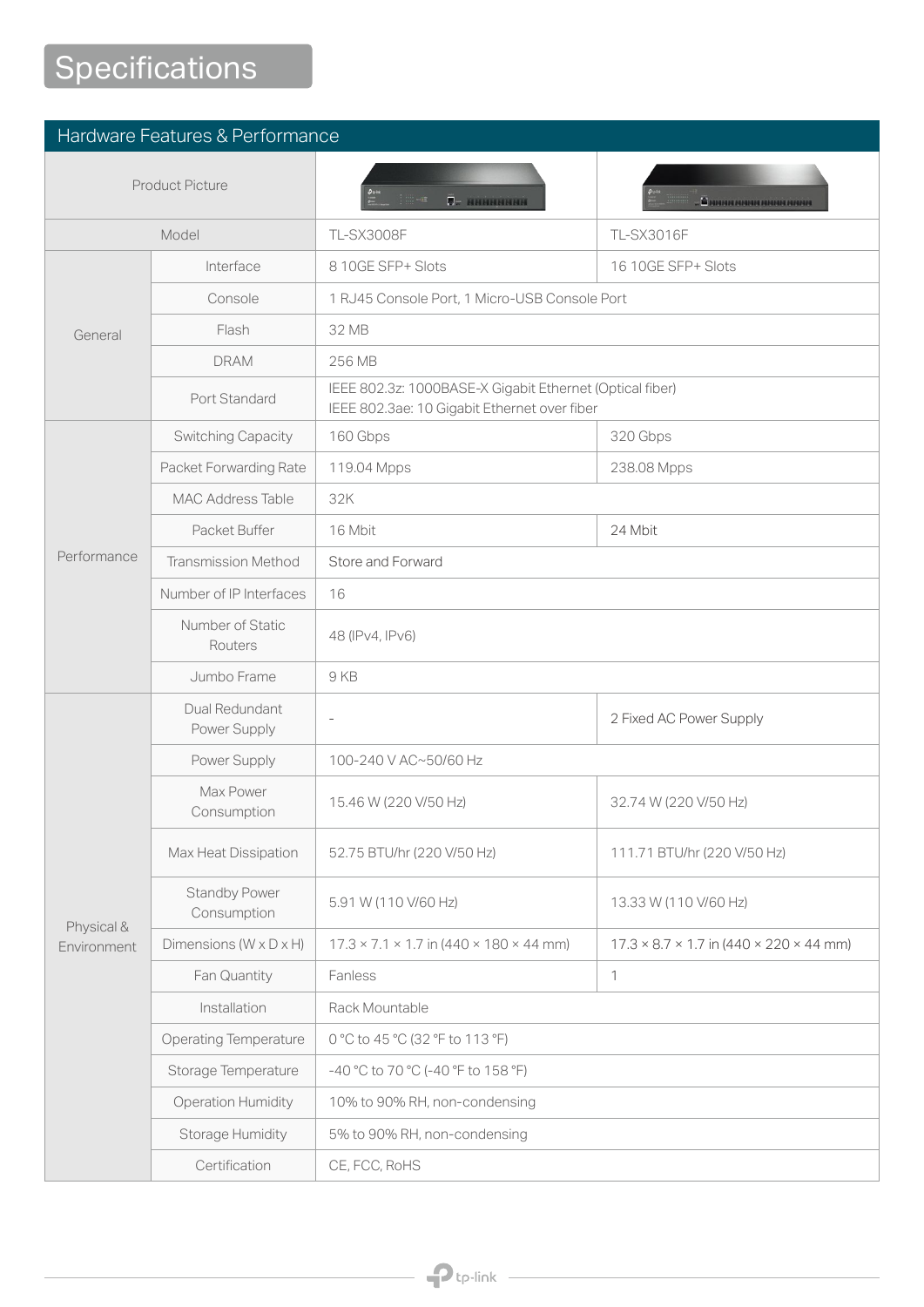| Hardware Features & Performance |                                      |                                                                                                                                                                                                                                |  |
|---------------------------------|--------------------------------------|--------------------------------------------------------------------------------------------------------------------------------------------------------------------------------------------------------------------------------|--|
| <b>Product Picture</b>          |                                      | <u>4 möm</u> ⊫ t⊫<br>$\overline{0}$ . First trees was                                                                                                                                                                          |  |
| Model                           |                                      | TL-SG3210XHP-M2                                                                                                                                                                                                                |  |
|                                 | Interface                            | 8 100/1000Mbps/2.5Gbps RJ45 Ports<br>2 10GE SFP+ Slots                                                                                                                                                                         |  |
|                                 | Console                              | 1 RJ45 Console Port, 1 Micro-USB Console Port                                                                                                                                                                                  |  |
|                                 | Flash                                | 32 MB                                                                                                                                                                                                                          |  |
| General                         | <b>DRAM</b>                          | 128 MB                                                                                                                                                                                                                         |  |
|                                 | Port Standard                        | IEEE 802.3u:100BASE-X Fast Ethernet<br>IEEE 802.3ab:1000BASE-T Gigabit Ethernet<br>IEEE 802.3bz:2.5GBASE-T Ethernet<br>IEEE 802.3z:1000BASE-X Gigabit Ethernet (Optical fiber)<br>IEEE 802.3ae: 10 Gigabit Ethernet over fiber |  |
|                                 | PoE Standard                         | 802.3af/at                                                                                                                                                                                                                     |  |
| PoE                             | PoE Ports                            | 8, up to 30 W                                                                                                                                                                                                                  |  |
|                                 | PoE Power Budget                     | 240W                                                                                                                                                                                                                           |  |
|                                 | Switching Capacity                   | 80 Gbps                                                                                                                                                                                                                        |  |
|                                 | Packet Forwarding Rate               | 59.52 Mpps                                                                                                                                                                                                                     |  |
|                                 | <b>MAC Address Table</b>             | <b>16K</b>                                                                                                                                                                                                                     |  |
|                                 | <b>Transmission Method</b>           | Store and Forward                                                                                                                                                                                                              |  |
| Performance                     | Packet Buffer                        | 12 Mbit                                                                                                                                                                                                                        |  |
|                                 | Number of IP Interfaces              | 16                                                                                                                                                                                                                             |  |
|                                 | Number of Static<br>Routers          | 48 (IPv4, IPv6)                                                                                                                                                                                                                |  |
|                                 | Jumbo Frame                          | 9 KB                                                                                                                                                                                                                           |  |
|                                 | Power Supply                         | 100-240 V AC~50/60 Hz                                                                                                                                                                                                          |  |
|                                 | Max Power<br>Consumption             | 17.24 W (110V/60Hz) (no PD connected)<br>291.49 W (110V/60Hz) (with 240 W PD connected)                                                                                                                                        |  |
|                                 | Max Heat Dissipation                 | 58.82 BTU/hr (110 V/60 Hz) (no PD connected)<br>994.56 BTU/hr (110 V/60 Hz) (with 240 W PD connected)                                                                                                                          |  |
|                                 | <b>Standby Power</b><br>Consumption  | 17.24 W (110 V/60 Hz)                                                                                                                                                                                                          |  |
| Physical &                      | Dimensions ( $W \times D \times H$ ) | $17.3 \times 7.1 \times 1.7$ in (440 $\times$ 180 $\times$ 44 mm)                                                                                                                                                              |  |
| Environmet                      | Fan Quantity                         | $\overline{2}$                                                                                                                                                                                                                 |  |
|                                 | Installation                         | Rack Mountable                                                                                                                                                                                                                 |  |
|                                 | <b>Operating Temperature</b>         | 0 °C to 50 °C (32 °F to 122 °F)                                                                                                                                                                                                |  |
|                                 | Storage Temperature                  | -40 °C to 70 °C (-40 °F to 158 °F)                                                                                                                                                                                             |  |
|                                 | <b>Operation Humidity</b>            | 10% to 90% RH, non-condensing                                                                                                                                                                                                  |  |
|                                 | Storage Humidity                     | 5% to 90% RH, non-condensing                                                                                                                                                                                                   |  |
|                                 | Certification                        | CE, FCC, RoHS                                                                                                                                                                                                                  |  |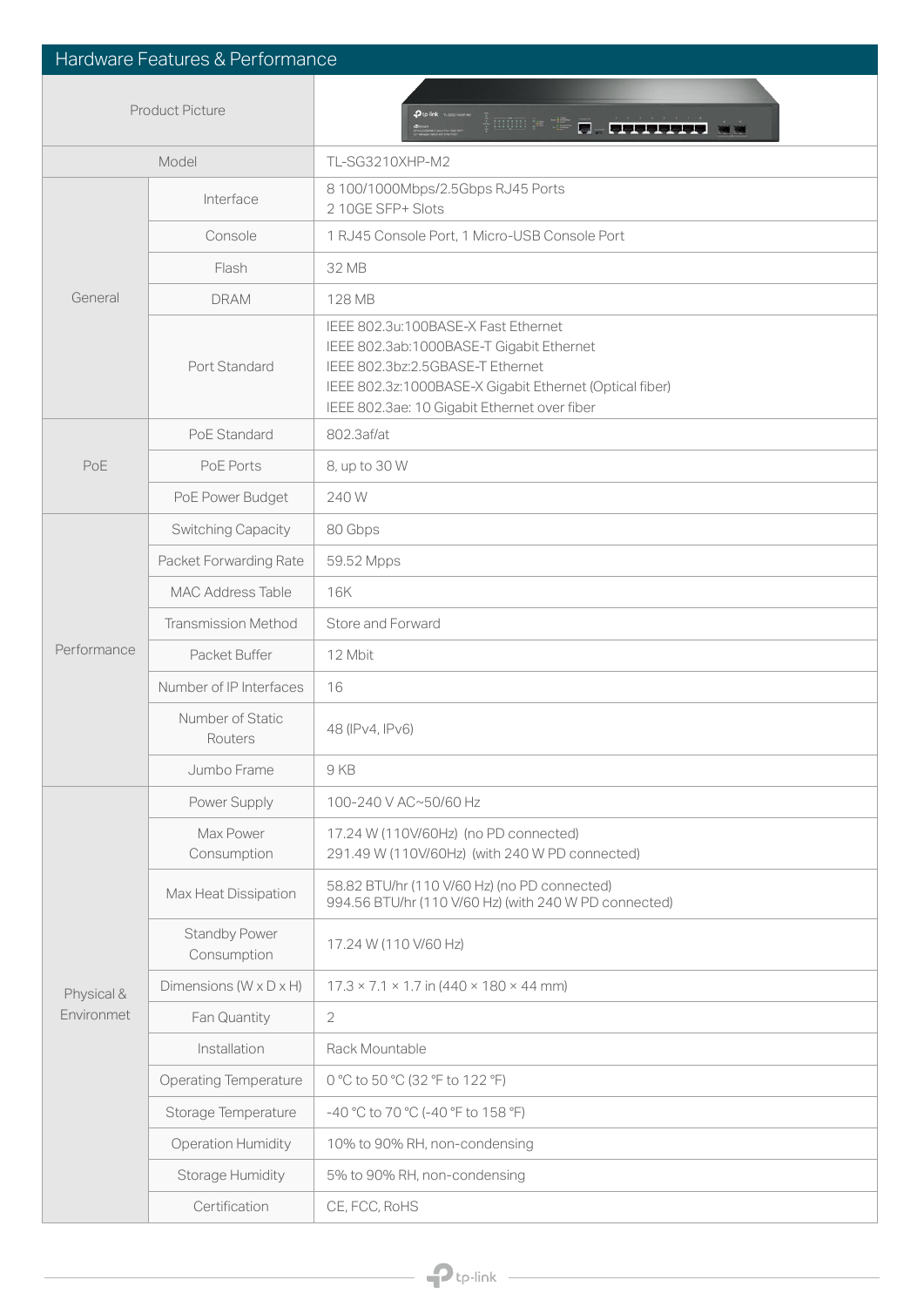| Hardware Features & Performance |                                      |                                                                                                                                                                                                                                |                                                                                                               |  |
|---------------------------------|--------------------------------------|--------------------------------------------------------------------------------------------------------------------------------------------------------------------------------------------------------------------------------|---------------------------------------------------------------------------------------------------------------|--|
| <b>Product Picture</b>          |                                      | <b>RECOGNITION</b>                                                                                                                                                                                                             | <b>COOR COOR COOP</b>                                                                                         |  |
| Model                           |                                      | <b>TL-SG3428X</b>                                                                                                                                                                                                              | TL-SG3428XMP                                                                                                  |  |
|                                 | Interface                            | 24 10/100/1000Mbps RJ45 Ports<br>4 10GE SFP+ Slots                                                                                                                                                                             |                                                                                                               |  |
|                                 | Console                              | 1 RJ45 Console Port, 1 Micro-USB Console Port                                                                                                                                                                                  |                                                                                                               |  |
|                                 | Flash                                | 32 MB                                                                                                                                                                                                                          |                                                                                                               |  |
| General                         | <b>DRAM</b>                          | 256 MB                                                                                                                                                                                                                         |                                                                                                               |  |
|                                 | Port Standard                        | IEEE 802.3i:10BASE-T Ethernet;<br>IEEE 802.3u:100BASE-X Fast Ethernet;<br>IEEE 802.3ab:1000BASE-T Gigabit Ethernet;<br>IEEE 802.3z:1000BASE-X Gigabit Ethernet (Optical fiber)<br>IEEE 802.3ae: 10 Gigabit Ethernet over fiber |                                                                                                               |  |
|                                 | PoE Standard                         | $\overline{\phantom{a}}$                                                                                                                                                                                                       | 802.3af/at                                                                                                    |  |
| PoE                             | PoE Ports                            | ÷,                                                                                                                                                                                                                             | 24, up to 30W                                                                                                 |  |
|                                 | PoE Power Budget                     | $\bar{a}$                                                                                                                                                                                                                      | 384W                                                                                                          |  |
|                                 | <b>Switching Capacity</b>            | 128 Gbps                                                                                                                                                                                                                       |                                                                                                               |  |
|                                 | Packet Forwarding Rate               | 95.23 Mpps                                                                                                                                                                                                                     |                                                                                                               |  |
|                                 | <b>MAC Address Table</b>             | 16K                                                                                                                                                                                                                            |                                                                                                               |  |
|                                 | <b>Transmission Method</b>           | Store and Forward                                                                                                                                                                                                              |                                                                                                               |  |
| Performance                     | Packet Buffer                        | 12 Mbit                                                                                                                                                                                                                        |                                                                                                               |  |
|                                 | Number of IP Interfaces              | 16                                                                                                                                                                                                                             |                                                                                                               |  |
|                                 | Number of Static<br>Routers          | 48 (IPv4, IPv6)                                                                                                                                                                                                                |                                                                                                               |  |
|                                 | Jumbo Frame                          | 9 KB                                                                                                                                                                                                                           |                                                                                                               |  |
|                                 | Power Supply                         | 100-240 V AC~50/60 Hz                                                                                                                                                                                                          |                                                                                                               |  |
|                                 | Max Power<br>Consumption             | 23.6 W (110V/60Hz)                                                                                                                                                                                                             | 34.4 W (110V/60Hz) (no PD connected)<br>465.8 W (110V/60Hz) (with 384 W PD<br>connected)                      |  |
|                                 | Max Heat Dissipation                 | 80.52 BTU/hr (110 V/60 Hz)                                                                                                                                                                                                     | 117.38 BTU/hr (110 V/60 Hz) (no PD<br>connected)<br>1589.31 BTU/hr (110 V/60 Hz) (with 384<br>W PD connected) |  |
|                                 | <b>Standby Power</b><br>Consumption  | 8.67 W (110 V/60 HZ)                                                                                                                                                                                                           | 20.80 W (110 V/60 Hz)                                                                                         |  |
| Physical &<br>Environmet        | Dimensions ( $W \times D \times H$ ) | $17.3 \times 7.1 \times 1.7$ in (440 $\times$ 180 $\times$ 44 mm)                                                                                                                                                              | $17.3 \times 13.0 \times 1.7$ in (440 $\times$ 330 $\times$ 44 mm)                                            |  |
|                                 | Fan Quantity                         | Fanless                                                                                                                                                                                                                        | 2                                                                                                             |  |
|                                 | Installation                         | Rack Mountable                                                                                                                                                                                                                 |                                                                                                               |  |
|                                 | <b>Operating Temperature</b>         | 0 °C to 45 °C (32 °F to 113 °F)                                                                                                                                                                                                |                                                                                                               |  |
|                                 | Storage Temperature                  | -40 °C to 70 °C (-40 °F to 158 °F)                                                                                                                                                                                             |                                                                                                               |  |
|                                 | Operation Humidity                   | 10% to 90% RH, non-condensing                                                                                                                                                                                                  |                                                                                                               |  |
|                                 | Storage Humidity                     | 5% to 90% RH, non-condensing                                                                                                                                                                                                   |                                                                                                               |  |
|                                 | Certification                        | CE, FCC, RoHS                                                                                                                                                                                                                  |                                                                                                               |  |
| $\mathbf P$ tp-link             |                                      |                                                                                                                                                                                                                                |                                                                                                               |  |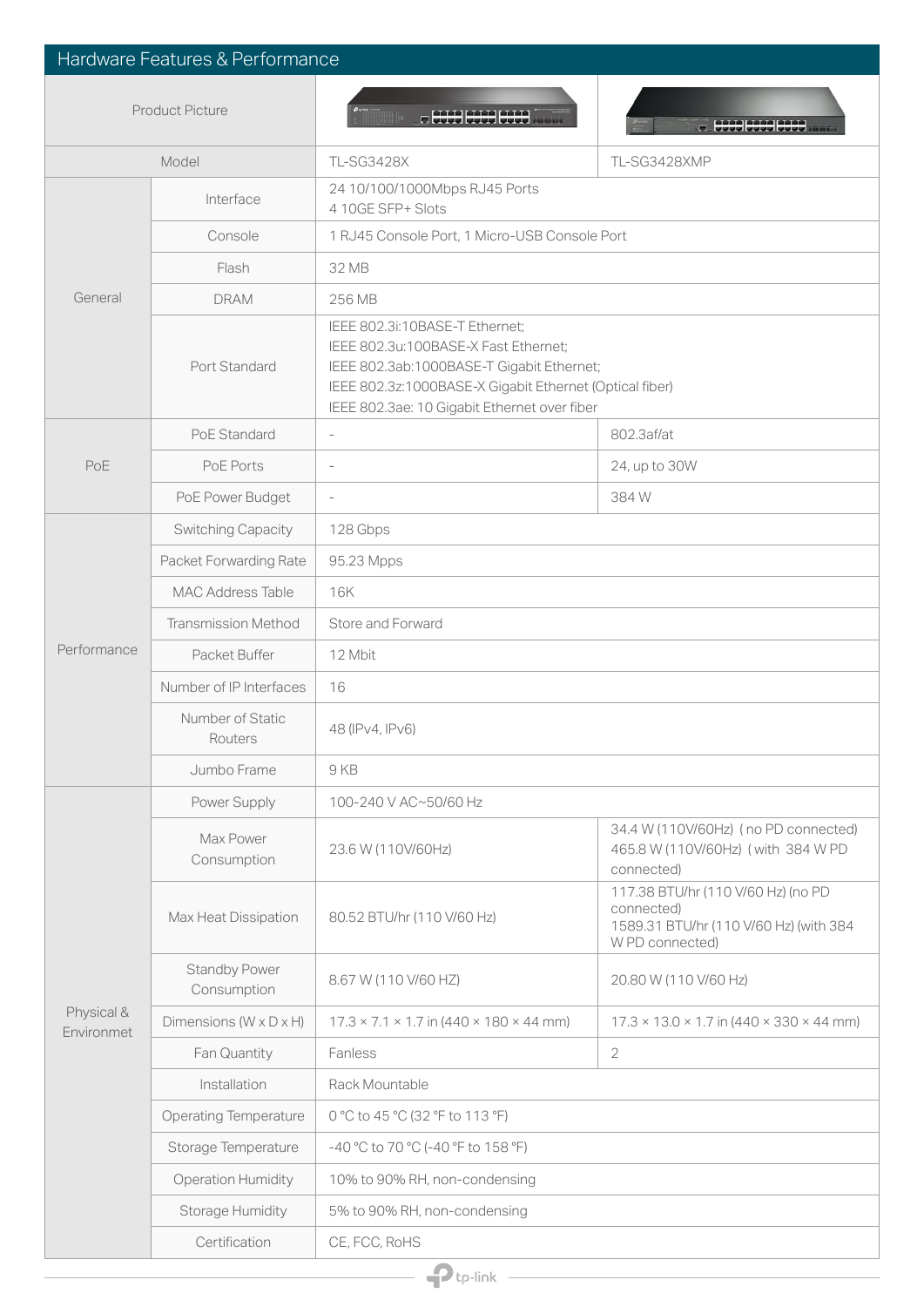| <b>Software Features</b> |                                                                                                                                                                                                                                                                                                       |                                                                                                                                                                                                                                     |  |
|--------------------------|-------------------------------------------------------------------------------------------------------------------------------------------------------------------------------------------------------------------------------------------------------------------------------------------------------|-------------------------------------------------------------------------------------------------------------------------------------------------------------------------------------------------------------------------------------|--|
| Model                    | TL-SX3008F/TL-SX3016F/TL-SG3210XHP-M2/TL-SG3428X/TL-SG3428XMP                                                                                                                                                                                                                                         |                                                                                                                                                                                                                                     |  |
| <b>SDN Support</b>       | · Support Omada Hardware Controller (OC200/<br>OC300), Software Controller<br>• Automatic Device Discovery<br>· Batch Configuration<br>• Batch Firmware Upgrading                                                                                                                                     | • Intelligent Network Monitoring<br>• Abnormal Event Warnings<br>· Unified Configuration<br>• Reboot Schedule                                                                                                                       |  |
| L <sub>3</sub> Features  | • 16 IPv4/IPv6 Interfaces<br>· Static Routing<br>-48 static routes<br>• Static ARP<br>- 128 static entries<br>• 512 ARP Entries                                                                                                                                                                       | · Proxy ARP<br>· Gratuitous ARP<br>• DHCP Server<br>• DHCP Relay<br>- DHCP interface relay<br>- DHCP VLAN relay<br>· DHCP L2 Relay                                                                                                  |  |
| <b>L2 Features</b>       | • Link Aggregation<br>- Static link aggregation<br>- 802.3ad LACP<br>- Up to 8 aggregation groups and up to 8 ports<br>per group<br>· Spanning Tree Protocol<br>$-802.1d$ STP<br>-802.1w RSTP<br>-802.1s MSTP<br>- STP Security: TC Protect, BPDU Filter, BPDU<br>Protect, Root Protect, Loop Protect | • Loopback Detection<br>- Port based<br>- VLAN based<br>• Flow Control<br>- 802.3x Flow Control<br>- HOL Blocking Prevention<br>• Mirroring<br>- Port Mirroring<br>- CPU Mirroring<br>- One-to-One<br>- Many-to-One<br>- Tx/Rx/Both |  |
| L2 Multicast             | · Supports 1000 (IPv4, IPv6) IGMP groups<br>· IGMP Snooping<br>- IGMP v1/v2/v3 Snooping<br>- Fast Leave<br>- IGMP Snooping Querier<br>- IGMP Authentication<br>• IGMP Authentication<br>$\bullet$ MVR                                                                                                 | · MLD Snooping<br>- MLD v1/v2 Snooping<br>- Fast Leave<br>- MLD Snooping Querier<br>- Static Group Config<br>- Limited IP Multicast<br>• Multicast Filtering: 256 profiles and 16 entries<br>per profile                            |  |
| <b>VLAN</b>              | • VLAN Group (802.1q VLAN)<br>- Max 4K VLAN Groups<br>• 802.1Q Tagged VLAN<br>• MAC VLAN: 30 entries<br>(10 entries for TL-SG3210XHP-M2)<br>· Protocol VLAN: Protocol Template 16, Protocol<br>VLAN <sub>16</sub><br>(Protocol Template 16 and Protocol VLAN 12 for<br>TL-SX3008F and TL-SX3016F)     | · Private VLAN<br>$\bullet$ GVRP<br>• VLAN VPN<br>- VLAN Mapping<br>- VLAN Replace<br>• Voice VLAN                                                                                                                                  |  |
| QoS                      | • 8 priority queues<br>• 802.1p CoS/DSCP priority<br>· Queue scheduling<br>- SP (Strict Priority)<br>- WRR (Weighted Round Robin)<br>- SP+WRR<br>• Bandwidth Control<br>- Port/Flow based Rating Limiting                                                                                             | • Smoother Performance<br>• Action for Flows<br>- QoS remark (802.1P Remark, DSCP Remark)                                                                                                                                           |  |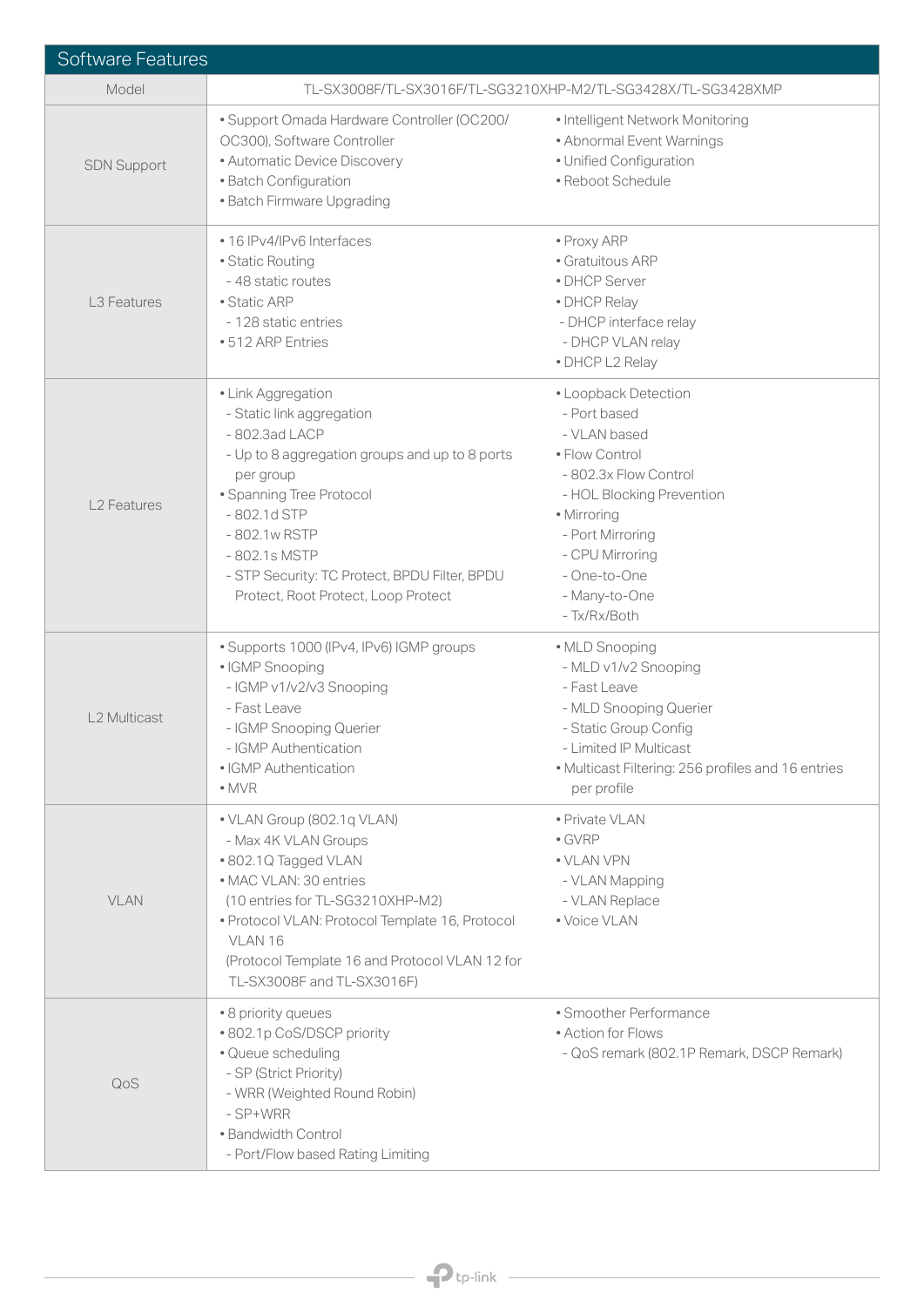| <b>Software Features</b> |                                                                                                                                                                                                                                                                                                                                                                                                                                              |                                                                                                                                                                                                                                                                                                                                                                                                          |
|--------------------------|----------------------------------------------------------------------------------------------------------------------------------------------------------------------------------------------------------------------------------------------------------------------------------------------------------------------------------------------------------------------------------------------------------------------------------------------|----------------------------------------------------------------------------------------------------------------------------------------------------------------------------------------------------------------------------------------------------------------------------------------------------------------------------------------------------------------------------------------------------------|
| Model                    | TL-SX3008F/TL-SX3016F/TL-SG3210XHP-M2/TL-SG3428X/TL-SG3428XMP                                                                                                                                                                                                                                                                                                                                                                                |                                                                                                                                                                                                                                                                                                                                                                                                          |
| <b>ACL</b>               | • MAC ACL<br>- Source MAC<br>- Destination MAC<br>- VLAN ID<br>- User Priority<br>- Ether Type<br>$\bullet$ IP ACL<br>-Source IP<br>- Destination IP<br>- Fragment<br>- IP Protocol<br>- TCP Flag                                                                                                                                                                                                                                            | - TCP/UDP Port<br>- DSCP/IP TOS<br>· Combined ACL<br>$\cdot$ IPv6 ACL<br>• Policy<br>- Mirroring<br>- Redirect<br>- Rate Limit<br>- QoS Remark<br>• ACL apply to Port/VLAN<br>· Time-based ACL                                                                                                                                                                                                           |
| Security                 | · IP-MAC-Port Binding<br>-512 Entries<br>- DHCP Snooping<br>- ARP Inspection<br>- IPv4 Source Guard<br>$\bullet$ IPv6-MAC<br>-Port Binding<br>-512 Entries<br>- DHCPv6 Snooping<br>- ND Detection<br>- ND Snooping<br>- IPv6 Source Guard<br>• DoS Defend<br>• DHCP Filter<br>· Static/Dynamic Port Security<br>- Up to 64 MAC addresses per port<br>· Broadcast/Multicast/Unknown-unicast Storm<br>Control<br>- kbps/ratio/pps control mode | •802.1X<br>- Port base authentication<br>- Mac base authentication<br>- VLAN Assignment<br>$-MAB$<br>- Guest VLAN<br>- Support RADIUS authentication and<br>accountability<br>• AAA (including TACACS+)<br>· Port Isolation<br>• Secure web management through HTTPS with<br>SSLv3/TLS 1.2<br>• Secure Command Line Interface (CLI)<br>management with SSHv1/SSHv2<br>• IP/Port/MAC based access control |
| <b>ISP Features</b>      | • 802.3ah Ethernet Link OAM<br>• L2PT (Layer 2 Protocol Tunneling)<br>· PPPoE ID Insertion                                                                                                                                                                                                                                                                                                                                                   | • Device Link Detect Protocol (DLDP)<br>• sFlow<br>$\bullet$ DDM                                                                                                                                                                                                                                                                                                                                         |
| Management               | · Web-based GUI<br>• Command Line Interface (CLI) through<br>consoleport, telnet<br>· SNMPv1/v2c/v3<br>- Trap/Inform<br>- RMON (1, 2, 3, 9 groups)<br>· SDM Template<br>• DHCP/BOOTP Client<br>• 802.1ab LLDP/LLDP-MED                                                                                                                                                                                                                       | • DHCP Auto Install<br>· Dual Image, Dual Configuration<br>• CPU Monitoring<br>· Cable Diagnostics<br>$\bullet$ EEE*<br>• Password Recovery<br>$\bullet$ SNTP<br>• System Log                                                                                                                                                                                                                            |
| IPv6 Support             | • IPv6 Dual IPv4/IPv6<br>• Multicast Listener Discovery (MLD) Snooping<br>$\cdot$ IPv6 ACL<br>· IPv6 Interface<br>· Static IPv6 Routing<br>· IPv6 neighbor discovery (ND)<br>. Path maximum transmission unit (MTU) discovery<br>• Internet Control Message Protocol (ICMP)<br>version 6<br>· TCPv6/UDPv6                                                                                                                                    | • IPv6 applications<br>- DHCPv6 Client<br>- Ping6<br>- Tracert6<br>$-$ Telnet ( $v6$ )<br>- IPv6 SNMP<br>- IPv6 SSH<br>$-IPv6$ SSL<br>- Http/Https<br>- IPv6 TFTP                                                                                                                                                                                                                                        |

\*TL-SX3008F and TL-SX3016F does not support this feature.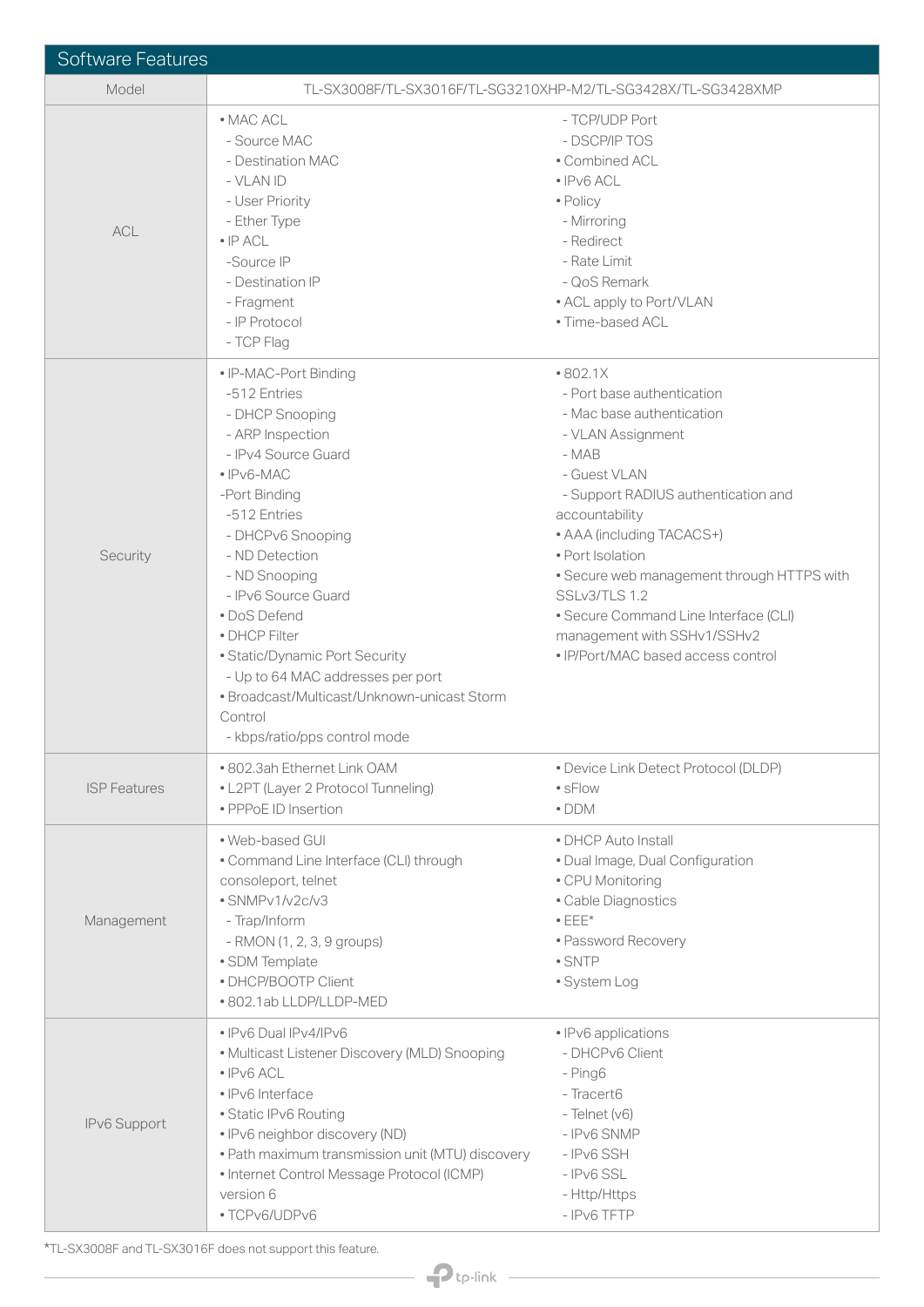| <b>Software Features</b> |                                                                                                                                                                               |                                                                                                                                                                                                       |
|--------------------------|-------------------------------------------------------------------------------------------------------------------------------------------------------------------------------|-------------------------------------------------------------------------------------------------------------------------------------------------------------------------------------------------------|
| Model                    | TL-SX3008F/TL-SX3016F/TL-SG3210XHP-M2/TL-SG3428X/TL-SG3428XMP                                                                                                                 |                                                                                                                                                                                                       |
| <b>MIBs</b>              | $\bullet$ MIB II (RFC1213)<br>• Interface MIB (RFC2233)<br>· Ethernet Interface MIB (RFC1643)<br>• Bridge MIB (RFC1493)<br>• P/Q-Bridge MIB (RFC2674)<br>• RMON MIB (RFC2819) | $\bullet$ RMON2 MIB (RFC2021)<br>• RADIUS Accounting Client MIB (RFC2620)<br>• RADIUS Authentication Client MIB (RFC2618)<br>· Remote Ping, Traceroute MIB (RFC2925)<br>• Support TP-Link Private MIB |